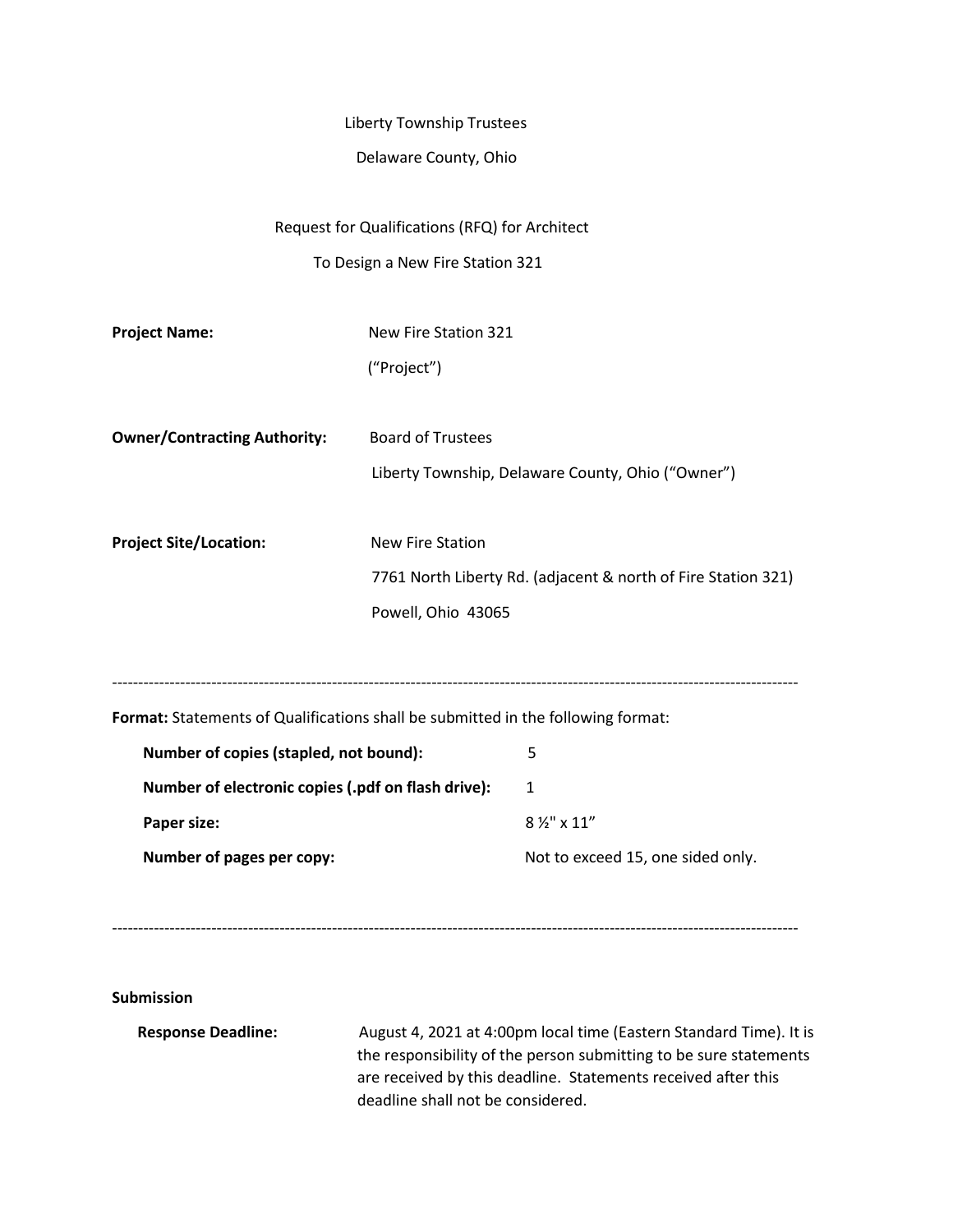| Submit to: | Liberty Township Trustees<br>c/o Mike Schuiling<br>2845 Home Road<br>Powell, Ohio, 43065 |
|------------|------------------------------------------------------------------------------------------|
| Packaging: | Sealed opaque envelope (separate from mailing envelope) clearly<br>labeled on the front: |
|            | "Statement of Qualifications - New Fire Station 321"                                     |

**\_\_\_\_\_\_\_\_\_\_\_\_\_\_\_\_\_\_\_\_\_\_\_\_\_\_\_\_\_\_\_\_\_\_\_\_\_\_\_\_\_\_\_\_\_\_\_\_\_\_\_\_\_\_\_\_\_\_\_\_\_\_\_\_\_\_\_\_\_\_\_\_\_\_\_\_\_\_\_\_\_\_\_\_\_**

\_\_\_\_\_\_\_\_\_\_\_\_\_\_\_\_\_\_\_\_\_\_\_\_\_\_\_\_\_\_\_\_\_\_\_\_\_\_\_\_\_\_\_\_\_\_\_\_\_\_\_\_\_\_\_\_\_\_\_\_\_\_\_\_\_\_\_\_\_\_\_\_\_\_\_\_\_\_\_\_\_\_\_\_

## **General Description of the Project:**

| <b>Fire Station:</b> | The Owner is looking to build a new single story, wood frame or light |
|----------------------|-----------------------------------------------------------------------|
|                      | gauge metal framed, cement board sided, standing seam metal roof      |
|                      | (administration & living areas) and pre-engineered structure with     |
|                      | standard pre-engineered siding and standing seam metal roof with      |
|                      | mezzanines (apparatus bays and support areas). The structure will be  |
|                      | approximately 20,000sf square feet in size. The project construction  |
|                      | budget is approximately \$5 million dollars (\$5,000,000).            |

| <b>Communications</b> | Please note the following policy concerning communication between                                                                                                                    |
|-----------------------|--------------------------------------------------------------------------------------------------------------------------------------------------------------------------------------|
| <b>Restrictions:</b>  | consultants and Liberty Township during the announcement and<br>selection process:                                                                                                   |
|                       | During the time period between advertisement and the<br>announcement of final consultant selection, communication with<br>consultants (or their agents) shall be limited as follows: |
|                       | Communications which are strictly prohibited:                                                                                                                                        |
|                       | Any discussions or marketing activities related to this specific project.                                                                                                            |
|                       | Allowable communications include:                                                                                                                                                    |
|                       | Technical or scope of services questions specific to the project or<br>RFQ requirements.                                                                                             |